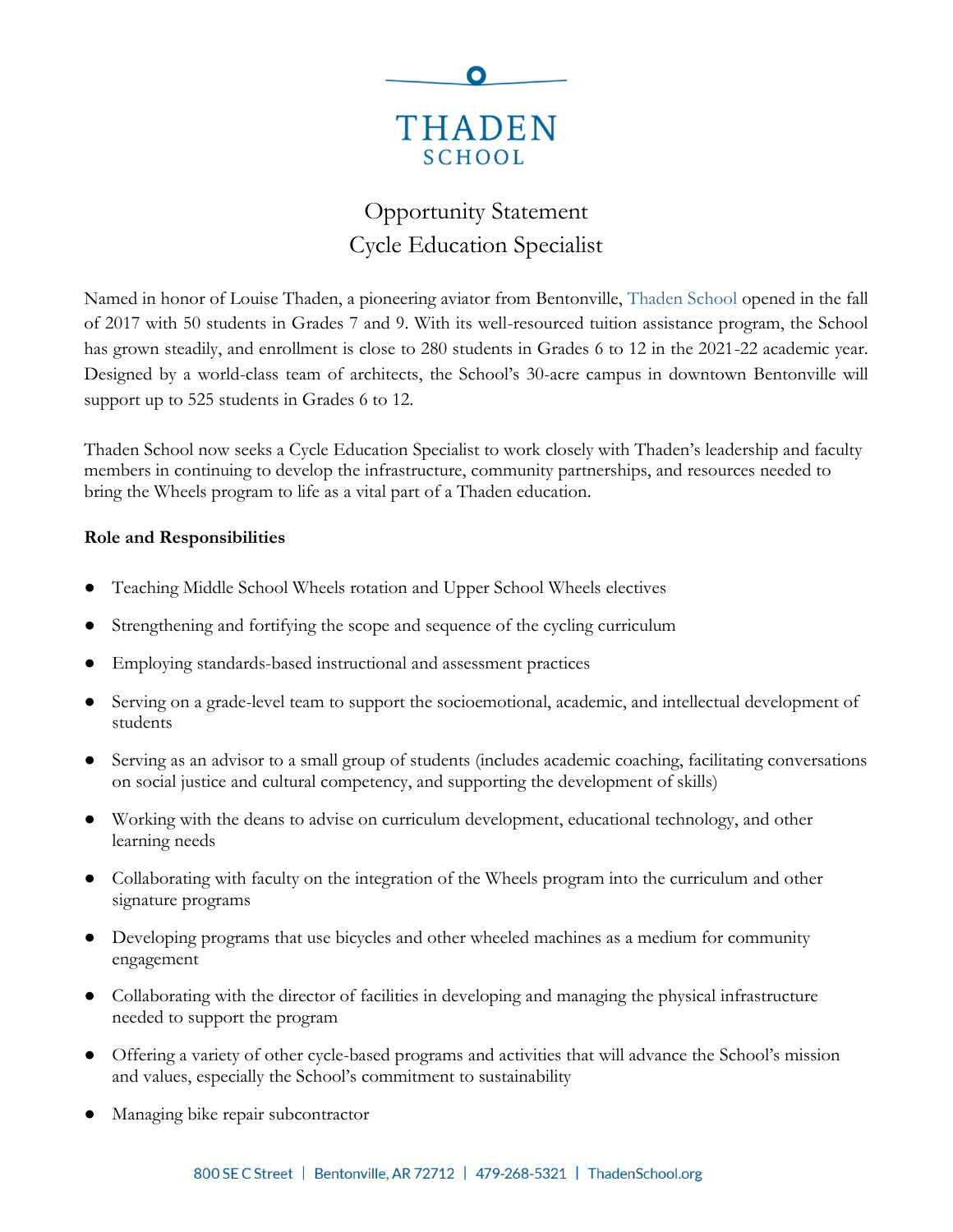- Participating in faculty meetings
- Additional duties as assigned

# **Skills, Qualifications, and Attributes**

- Expertise in bicycle design and mechanics
- Expertise in cycling
- Ability to share expertise and passion with students in grades 6-12
- Ability to design and implement age-appropriate programs for students in grades 6-12
- Ability to work effectively with educators in a wide range of academic disciplines
- Experience building community partnerships with demonstrated commitment to civic engagement and service
- Experience leading student and community trips and activities for learners of all ages
- Experience with trail building (preferred)
- Experience in coaching mountain biking or gravel riding (preferred)

# **Physical Requirements**

- Ability to stand and/or sit for extended periods of time
- Ability to lift, push or pull heavy objects sometimes exceeding 50 lbs.
- Using one or two hands to grasp, catch, swing, or throw objects
- Ability to ride a mountain bike and instruct on mountain biking knowledge
- Understanding the speech of another person
- Some work performed outside, exposed to changing weather conditions
- Ability to see details of objects that are both near and far away

# **Wage Classification**

Based on the duties and requirements above, this position will be paid as a salaried exempt employee.

# **Applications**

Please submit your application materials through our online portal for [Thaden School Job Opportunities.](https://www.paycomonline.net/v4/ats/web.php/jobs?clientkey=E412B6EED165D3FD16DB0FF91E74B10C&session_nonce=915852c58367eb064b1ae3ce5464ff79)